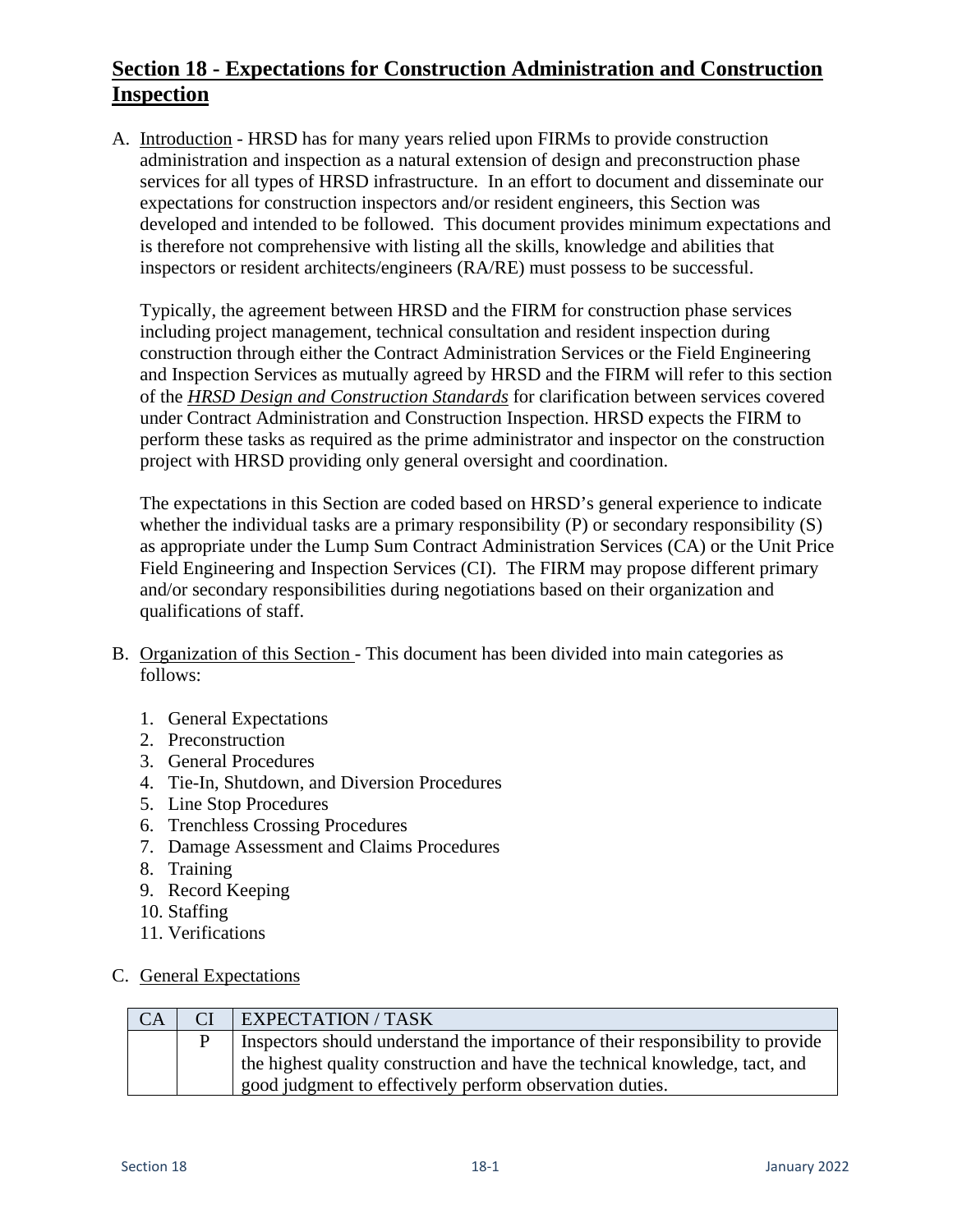| CA | CI           | <b>EXPECTATION / TASK</b>                                                          |
|----|--------------|------------------------------------------------------------------------------------|
|    | ${\bf P}$    | Inspectors to fully understand the extent of responsibilities; accepts             |
|    |              | responsibility; does not overlook potential problems; does not overstep            |
|    |              | authority; understands supervisor's expectations; and records all verbal           |
|    |              | instructions in daily reports.                                                     |
|    | $\, {\bf P}$ | Inspectors extent of responsibilities include requiring work in accordance with    |
|    |              | plans and specifications; does not direct work; points out issues; reviews with    |
|    |              | supervisor policies and authority to stop Contractor's operations for safety       |
|    |              | violations or construction deficiencies.                                           |
|    | $\, {\bf P}$ | Inspectors to review and be familiar with HRSD, FIRM and Contractor's              |
|    |              | organization, chain of command and team members.                                   |
|    | ${\bf P}$    | Inspectors to review and be familiar with administrative and reporting             |
|    |              | procedures. These procedures should be discussed between the FIRM,                 |
|    |              | Inspectors, Contractor, HRSD, and other stakeholders at the preconstruction        |
|    |              | meeting.                                                                           |
|    | $\mathbf{P}$ | Inspectors to review and be familiar with contract documents, addenda,             |
|    |              | changes and other revisions.                                                       |
|    | ${\bf P}$    | Inspectors to review and be familiar with the Bid Documents (drawings and          |
|    |              | specifications) related to required work, materials and equipment, omissions,      |
|    |              | discrepancies in and/or between plans and specifications and existing site         |
|    |              | conditions, common details, trouble areas, and overlooked items.                   |
|    |              |                                                                                    |
|    | $\mathbf{P}$ | Inspectors to review and be familiar with shop drawings related to layout,         |
|    |              | material and equipment, omissions, discrepancies, conformance with actual          |
|    |              | work performed and equipment installed.                                            |
|    | ${\bf P}$    | Inspectors to review and be familiar with contract schedule to anticipate work     |
|    |              | activities and to review time-sensitive submittals and shop drawings.              |
|    | ${\bf P}$    | Inspectors to review and be familiar with permits, approvals and other rights      |
|    |              | of entry documents issued by federal, state, and railroad or city/county           |
|    |              | agencies.                                                                          |
|    | ${\bf P}$    | Inspectors to interact with Contractor's personnel in business-like, cooperative   |
|    |              | and personal manner; with understanding and without prejudice; while               |
|    |              | protecting interests of HRSD, FIRM and the Public. Inspector and RA/RE to          |
|    |              | be "firm yet fair" with Contractor.                                                |
|    | $\mathbf P$  | Inspectors to be courteous and helpful to the public at all times. If              |
|    |              | representatives from the Media or other interested parties ask questions or        |
|    |              | enter the work zone, inform HRSD Project Manager, HRSD Public                      |
|    |              | Information Specialist and/or Director of Communication as soon as possible.       |
|    |              | Inspectors are not to represent HRSD with the Media or other similar               |
|    |              | groups/individuals.                                                                |
|    | ${\bf P}$    | Inspectors to avoid at all times dictating directions to Contractor's personnel    |
|    |              | unless specified in the Contract documents; discussing issues directly with        |
|    |              | Contractor's crew unless the Contractor's designated supervisor is present;        |
|    |              | taking part in any labor dispute; and giving specific safety related directions to |
|    |              | Contractor unless imminent danger conditions are observed.                         |
|    | $\mathbf{P}$ | Inspectors to observe Contractor's work activities for conformance with plans,     |
|    |              | specifications and other contract documents.                                       |
|    | $\mathbf{P}$ | Inspectors to read and understand the specifications, conditions of the            |
|    |              | contract, and plans.                                                               |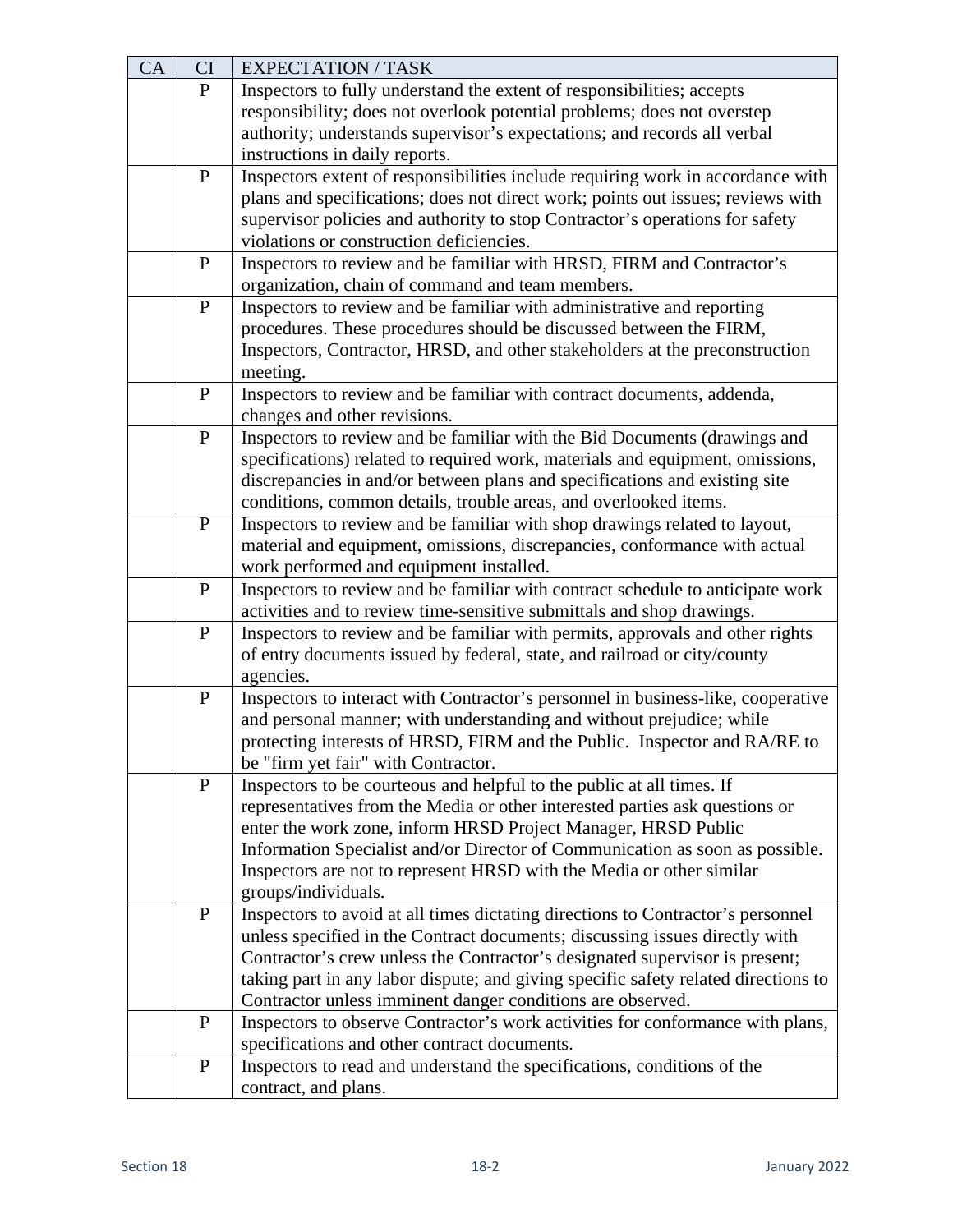| CA | CI             | <b>EXPECTATION / TASK</b>                                                        |
|----|----------------|----------------------------------------------------------------------------------|
|    | $\mathbf{P}$   | Inspectors to be knowledgeable of HRSD definitions of conflict when              |
|    |                | situations arise in construction that are not accurately shown on the plans.     |
|    | ${\bf P}$      | Inspectors to be knowledgeable of personal safety issues and informing           |
|    |                | Contractor on observed unsafe conditions and/or practices.                       |
|    | ${\bf P}$      | Inspectors to follow HRSD and regulatory requirements for personal               |
|    |                | protective equipment (PPE) for the particular environments and conditions to     |
|    |                | be encountered.                                                                  |
| S  | ${\bf P}$      | Inspectors to understand the importance of specialized inspection, be            |
|    |                | knowledgeable of them, and processes the necessary certifications where          |
|    |                | applicable. Types of specialized inspections include, but are not limited, to    |
|    |                | cathodic protection systems, coating systems, instrumentation and monitoring     |
|    |                | systems, and pump station and pressure reducing station start-ups.               |
|    | ${\bf P}$      | Inspectors to understand the importance of protective coatings and cathodic      |
|    |                | protection, and to be knowledgeable of their application/installation, including |
|    |                | but not limited to, knowing the proper methods for application/installation and  |
|    |                | repairs and how to test/inspect the systems to ensure proper                     |
|    |                | application/installation and repair.                                             |
| S  | $\, {\bf P}$   | Inspectors to be knowledgeable of how to address issues with inquiring           |
|    |                | residents, regulators, jurisdictional inspectors, fire marshal, and OSHA.        |
|    | ${\bf P}$      | Inspectors to exercise good judgment and know when to call for assistance.       |
|    |                | Inspectors should be very cautious and should avoid making "Deals" in the        |
|    |                | field affecting cost, time, and/or quality.                                      |
| S  | $\mathbf P$    | Inspectors to assist FIRM and HRSD staff as requested.                           |
|    | $\overline{P}$ | Inspectors to be able to enter trenches, manholes, tanks and other facilities    |
|    |                | they are responsible to inspect with proper entry and safety equipment and       |
|    |                | following HRSD safety procedures. Inspector shall communicate needs with         |
|    |                | Contractor and FIRM, as appropriate, to perform inspections, including, but      |
|    |                | not limited, trench shoring, ladder, confined space gear and certification.      |
|    | ${\bf P}$      | FIRM is responsible to provide all tools, equipment and training, necessary to   |
|    |                | perform inspections to include PPE and safety equipment/gear.                    |

#### D. Preconstruction

| CA           | CI | <b>EXPECTATION / TASK</b>                                                    |
|--------------|----|------------------------------------------------------------------------------|
| P            | S  | FIRM and Inspectors to conduct pre-construction conference.                  |
| $\mathbf{P}$ | S  | FIRM and Inspectors to coordinate with Contractor to establish survey        |
|              |    | reference points for horizontal and vertical control.                        |
|              | P  | Inspectors and Contractor to jointly conduct the Pre-Construction Field      |
|              |    | Survey including the capture of dry day and post rain event photos and video |
|              |    | prior to mobilization to the site. Inspectors shall inform HRSD Project      |
|              |    | Manager when this is planned, as HRSD personnel may want to be present.      |
| S            | P  | Inspectors and FIRM to review requirements of preconstruction surveys and    |
|              |    | vibration baseline.                                                          |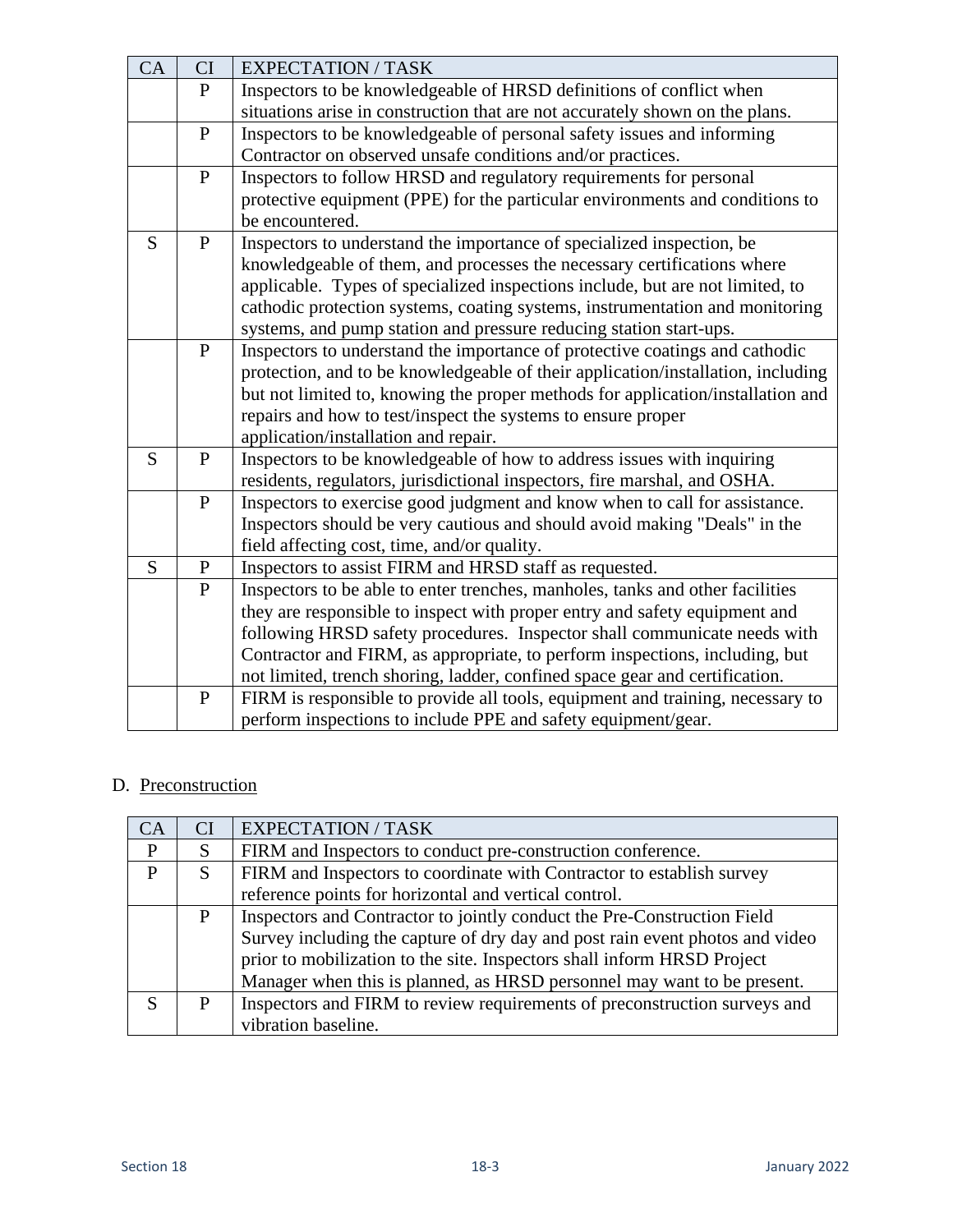| $\bigcap$ $A$ | СI | <b>EXPECTATION / TASK</b>                                                                                                                                                                                                                                                    |
|---------------|----|------------------------------------------------------------------------------------------------------------------------------------------------------------------------------------------------------------------------------------------------------------------------------|
| P             |    | FIRM to prepare conformed sets of plans / specs by date of Pre-construction<br>meeting for distribution to HRSD staff. FIRM needs to ensure that the<br>"Conformed Set" properly incorporates the addenda. The "Conformed Set"<br>needs to be checked prior to distribution. |
|               | P  | Inspectors to be in possession of and use the Conformed Plans and<br>Specifications.                                                                                                                                                                                         |
| P             | S  | The FIRM to schedule a meeting between the RA/RE, Field Staff, and HRSD<br>at the beginning of construction project to discuss expectations and the roles<br>of the individuals involved.                                                                                    |

# E. General Procedures

| CA           | CI           | <b>EXPECTATION / TASK</b>                                                                                                                                  |
|--------------|--------------|------------------------------------------------------------------------------------------------------------------------------------------------------------|
| $\mathbf{P}$ |              | FIRM to issue Notice to Proceed to Contractor.                                                                                                             |
| $\mathbf{P}$ |              | FIRM to conduct correspondence with the Contractor as required facilitating                                                                                |
|              |              | the project, and forward one (1) copy of all project correspondence to HRSD.                                                                               |
| ${\bf P}$    |              | FIRM to review and approve schedule of values submitted by the Contractor.                                                                                 |
| $\mathbf{P}$ |              | FIRM to review and approve shop drawings, equipment submittals,                                                                                            |
|              |              | construction drawings and erection drawings submitted by the Contractor for                                                                                |
|              |              | compliance with the construction plans and specifications.                                                                                                 |
| ${\bf P}$    |              | For Virginia Clean Water Revolving Loan Fund (VCWRLF) projects, FIRM                                                                                       |
|              |              | to review and approve Contractor submittals related to the American Iron &                                                                                 |
|              |              | Steel requirement as well as maintain documents, certifications and tracking                                                                               |
|              |              | system for VDEQ audits if requested.                                                                                                                       |
| $\mathbf{P}$ |              | For Virginia Clean Water Revolving Loan Fund (VCWRLF) projects, FIRM                                                                                       |
|              |              | to review, approve, and retain documents related to the Contractor's                                                                                       |
|              |              | compliance with the Davis Bacon wage classification requirements and                                                                                       |
|              |              | submit wage certifications from Contractor's payment requests to VDEQ.                                                                                     |
| $\mathbf{P}$ |              | FIRM to review and approve laboratory, mill and shop tests reports of                                                                                      |
|              |              | equipment and materials submitted by the Contractor.                                                                                                       |
| $\mathbf{P}$ |              | FIRM to prepare proposals, work change directives and change orders as                                                                                     |
|              |              | required, prepare independent estimates of cost and time impacts, negotiate                                                                                |
|              |              | acceptable agreements with the Contractor for HRSD approval, and document                                                                                  |
|              |              | all time and material work orders on a daily basis.                                                                                                        |
| $\mathbf{P}$ | S            | FIRM and Inspectors to review progress schedule submitted by the                                                                                           |
|              |              | Contractor, monitor actual progress, and prepare as built progress schedule as                                                                             |
| P            | S            | required.                                                                                                                                                  |
|              |              | FIRM and Inspectors to conduct shop and field tests for pipe, machinery,<br>equipment and materials including any off site witness tests as required under |
|              |              | the construction specifications.                                                                                                                           |
| $\mathbf{P}$ | S            | FIRM to contract for and administer outside testing services procured by                                                                                   |
|              |              | HRSD for concrete, soils and specialty testing as specified.                                                                                               |
| S            | $\, {\bf P}$ | Inspectors to assist FIRM with field testing efforts and specialty inspections as                                                                          |
|              |              | required.                                                                                                                                                  |
| $\mathbf{P}$ | S            | FIRM and Inspectors to respond to requests for information, inquiries,                                                                                     |
|              |              | proposals and suggestions submitted by the Contractor.                                                                                                     |
|              |              |                                                                                                                                                            |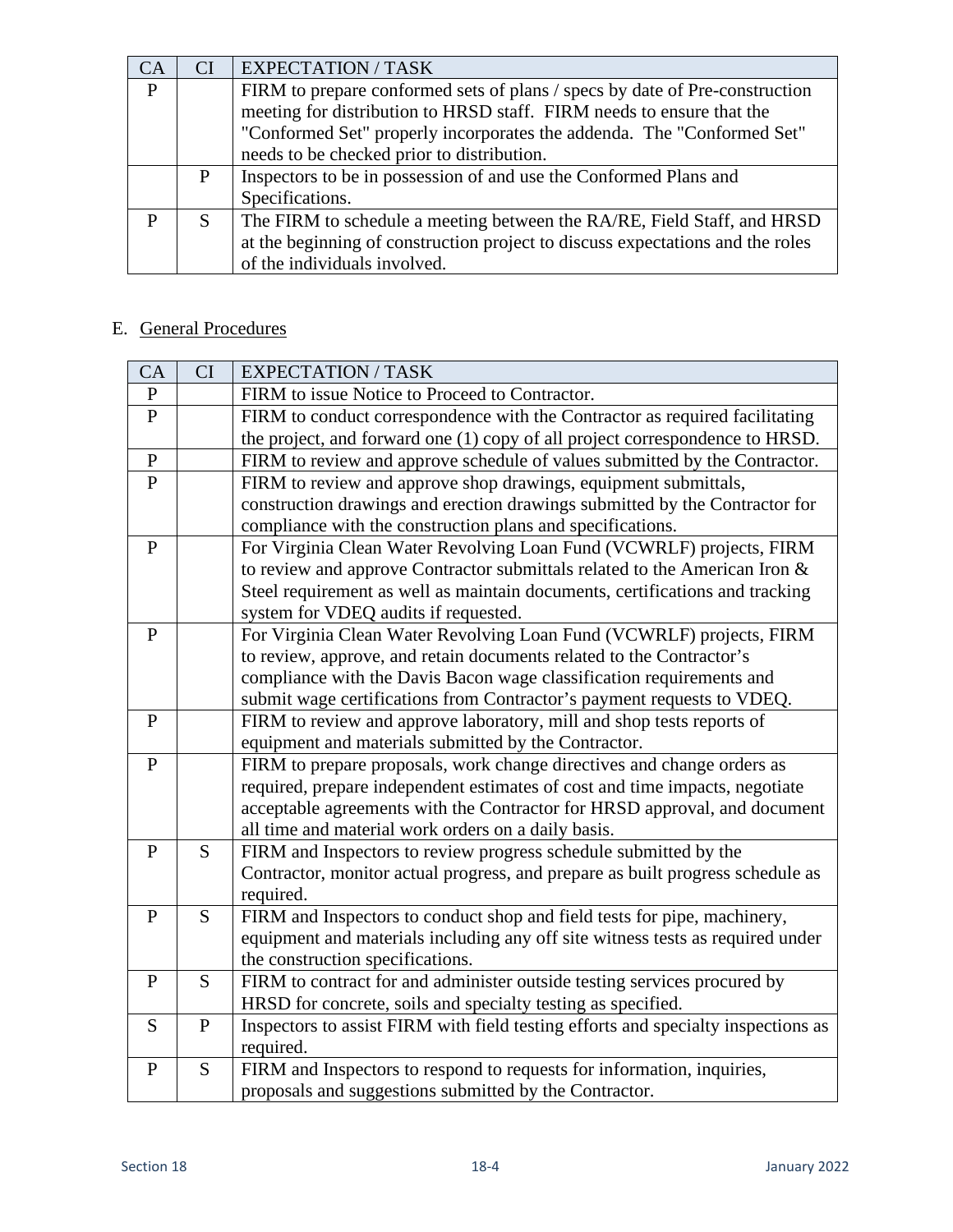| CA           | CI             | <b>EXPECTATION / TASK</b>                                                        |
|--------------|----------------|----------------------------------------------------------------------------------|
| $\mathbf{P}$ | S              | FIRM and Inspectors to resolve changed site conditions and design conflicts,     |
|              |                | and prepare supplemental drawings and sketches to resolve conflicts as           |
|              |                | required.                                                                        |
| $\mathbf{P}$ | S              | FIRM and Inspectors to review and approve requests for progress payments         |
|              |                | submitted by the Contractor for compliance with the work performed.              |
| $\mathbf{P}$ | S              | FIRM and Inspectors to conduct periodic on-site job meetings with the            |
|              |                | Contractor to discuss schedule, progress, problems, coordination of activities   |
|              |                | with existing HRSD facilities, etc.                                              |
| $\mathbf{P}$ | S              | FIRM to provide specialized inspection for mechanical, electrical,               |
|              |                | instrumentation and control, etc. as required.                                   |
| $\mathbf{P}$ | S              | FIRM and Inspectors to reject unsatisfactory work performed and equipment        |
|              |                | and materials submitted by the Contractor.                                       |
| $\mathbf{P}$ | S              | FIRM and Inspectors to apprise HRSD of project status and potential              |
|              |                | problems.                                                                        |
| $\mathbf{P}$ | S              | FIRM and Inspectors to review operation and maintenance manuals submitted        |
|              |                | by the Contractor.                                                               |
| $\mathbf{P}$ | S              | FIRM and Inspectors to review performance tests for equipment and                |
|              |                | processes.                                                                       |
| $\mathbf{P}$ | S              | FIRM and Inspectors to conduct substantial completion and final                  |
|              |                | inspections(s), prepare punch list(s) and establish warranty period(s).          |
| $\mathbf{P}$ | S              | FIRM and Inspectors to assist in resolving warranty issues.                      |
| ${\bf P}$    | S              | FIRM and Inspectors to assist in startup of new facilities and troubleshooting.  |
|              | $\overline{P}$ | Inspectors to coordinate activities of the Contractor with other consultants     |
|              |                | and/or contractors working on the site.                                          |
|              | ${\bf P}$      | Inspectors to coordinate activities of the Contractor with HRSD to prevent       |
|              |                | interference or interruption of safe and reliable operation of existing HRSD     |
|              |                | facilities.                                                                      |
|              | $\mathbf{P}$   | Inspectors to coordinate preparation of spare parts lists and turnover of spare  |
|              |                | parts to HRSD by the Contractor.                                                 |
| $\mathbf{P}$ | S              | FIRM and Inspectors to coordinate equipment and system training by design        |
|              |                | staff and by equipment vendors.                                                  |
|              | $\mathbf P$    | Inspectors to attend daily, weekly and monthly progress meetings as              |
|              |                | appropriate.                                                                     |
|              | ${\bf P}$      | Inspectors to inform supervisor promptly of observed deficiencies in             |
|              |                | materials, equipment, workmanship or other adverse conditions; slowdowns,        |
|              |                | delays and slippages in progress or ability to meet schedules and deadlines;     |
|              |                | any situation or condition that may result in a dispute or claim; safety related |
|              |                | concerns; and concerns raised by the Public, locality inspectors or other        |
|              |                | individuals at the site.                                                         |
|              | ${\bf P}$      | Inspectors to ensure site is clean, organized and picked-up daily.               |
|              | $\mathbf P$    | Inspectors to inspect materials and equipment for conformance with approved      |
|              |                | shop drawings, plans, specifications, and any change orders, potential change    |
|              |                | orders, RFI's etc. This must be performed immediately after materials or         |
|              |                | equipment is delivered. Any discrepancies need to be brought to the attention    |
|              |                | of the RA/RE immediately.                                                        |
|              | $\mathbf{P}$   | Inspectors to have copies of all approved shop drawings in the field for         |
|              |                | review and to understand the materials and equipment.                            |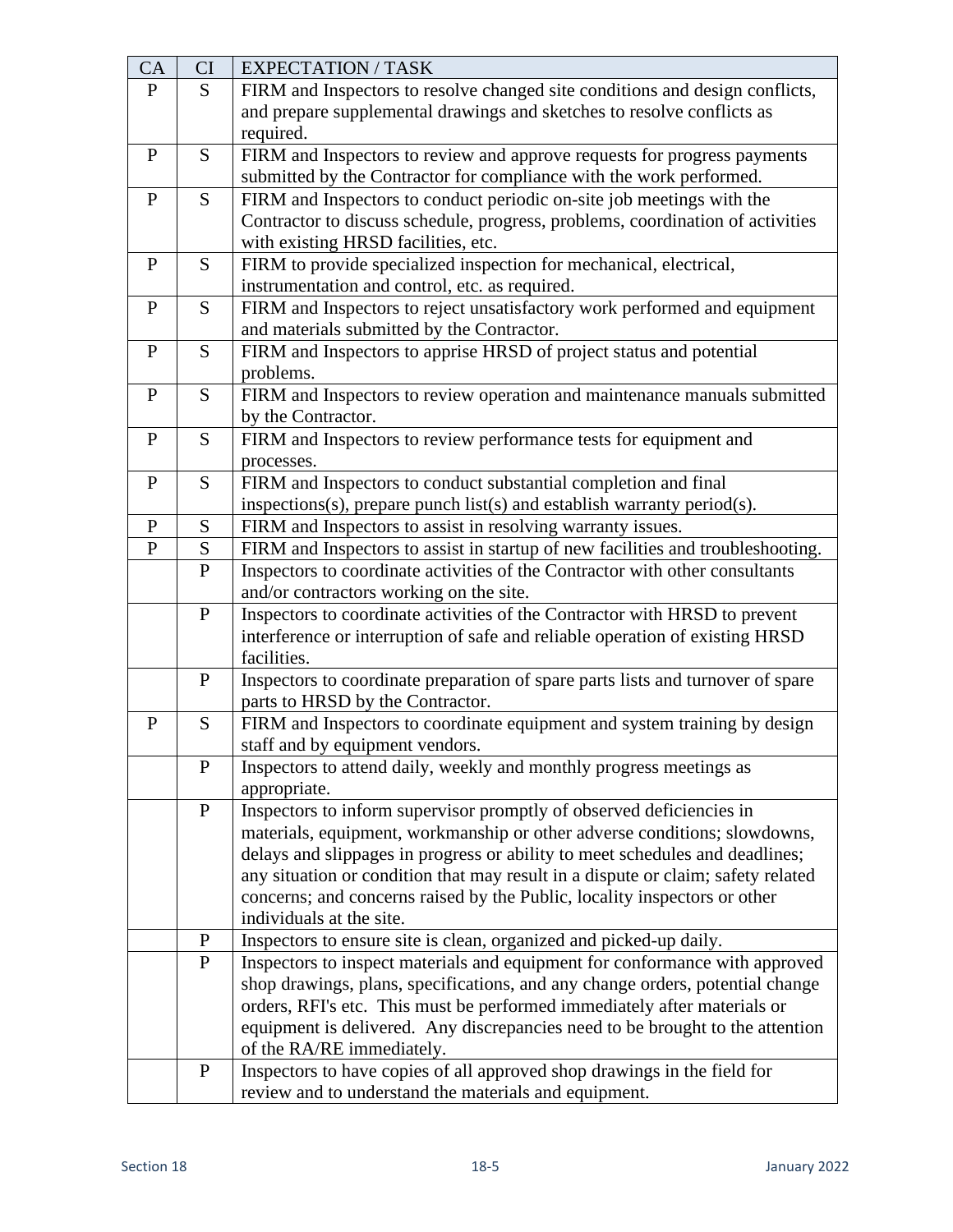| CA | CI           | <b>EXPECTATION / TASK</b>                                                        |
|----|--------------|----------------------------------------------------------------------------------|
|    | $\mathbf{P}$ | Inspectors to observe the installation of all buried pipe, valves, fittings and  |
|    |              | any other buried assets. Inspectors to staff up accordingly to match             |
|    |              | Contractor's work crews.                                                         |
|    | $\, {\bf P}$ | Inspectors to advise HRSD Safety Division and HRSD Project Manager of            |
|    |              | uncorrected unsafe conditions immediately.                                       |
| S  | ${\bf P}$    | Inspectors and FIRM to carefully review Contractor payment claims and            |
|    |              | reject / return to Contractor if supporting material is not complete (diversity  |
|    |              | statement, X-Y-Z table of installed pipe, and other contract requirements).      |
| S  | P            | Inspectors to confirm stored material prior to payment claim.                    |
| S  | ${\bf P}$    | Inspectors and FIRM to review monthly with the Contractor status of "As-         |
|    |              | Built" record keeping and tie approval of monthly pay request from               |
|    |              | Contractor to meeting these requirements.                                        |
| P  | S            | Inspectors shall coordinate with Contractor and FIRM on changes to contract      |
|    |              | drawings to facilitate the FIRM's development of accurate record drawings,       |
|    |              | including changes resulting from addenda, requests for information, field        |
|    |              | orders, change orders, and equipment and material substitutions.                 |
| S  | ${\bf P}$    | Inspectors, FIRM and Contractor to coordinate work schedule, sequence of         |
|    |              | construction, and timely notifications to residents in affected areas in advance |
|    |              | of work commencing. Efforts may involve door hangers. Advanced                   |
|    |              | notification efforts are intended to minimize complaints from residents and      |
|    |              | businesses about lack of awareness of project schedules and impacts.             |
|    | $\mathbf{P}$ | Inspectors to have a copy of the Contractor's Emergency Action Plan (EAP)        |
|    |              | and must be thoroughly familiar with its content.                                |
|    | ${\bf P}$    | Inspector shall be in possession of the most up to date emergency contact        |
|    |              | information for all involved parties and key individuals.                        |
|    | $\, {\bf P}$ | Inspectors to attend and actively participate in regularly scheduled             |
|    |              | construction progress meetings per requirements of Bid Documents.                |
| S  | ${\bf P}$    | RA/RE / Inspectors and FIRM to be knowledgeable of Work Change                   |
|    |              | Directives, field orders, Contractor proposed alternate products and when to     |
|    |              | use these.                                                                       |
| S  | ${\bf P}$    | Inspectors and FIRM to be knowledgeable of individuals responsible for           |
|    |              | construction activities and authority of each.                                   |
|    | $\mathbf P$  | RA/RE / Inspectors need to respond promptly on RFIs and Change Proposals.        |
|    | $\mathbf{P}$ | Inspectors need to receive field copies of all RFI's, Change Orders, Field       |
|    |              | Orders etc. This information should be marked up on their plans and specs as     |
|    |              | required.                                                                        |
|    | ${\bf P}$    | RA/RE / Inspectors to coordinate with Contractor on providing proper             |
|    |              | notification on shutdowns to affected parties including HRSD Operations and      |
|    | $\, {\bf P}$ | Locality field crews to be involved.                                             |
|    |              | RA/RE / Inspectors to notify HRSD if Contractor attempts to operate a            |
|    |              | HRSD, Locality, or Private main line valve or air vent.                          |
|    | $\mathbf{P}$ | Inspectors may be interviewed by HRSD staff if a specific incident or accident   |
|    |              | occurs on the site (may include, but not limited to, HRSD Project Manager,       |
|    |              | HRSD Safety Manager - safety / injury issues; HRSD Water Quality                 |
|    |              | Department - spills / SSO; HRSD Real Estate Manager - insurance / damage         |
|    |              | claim by resident or motorist).                                                  |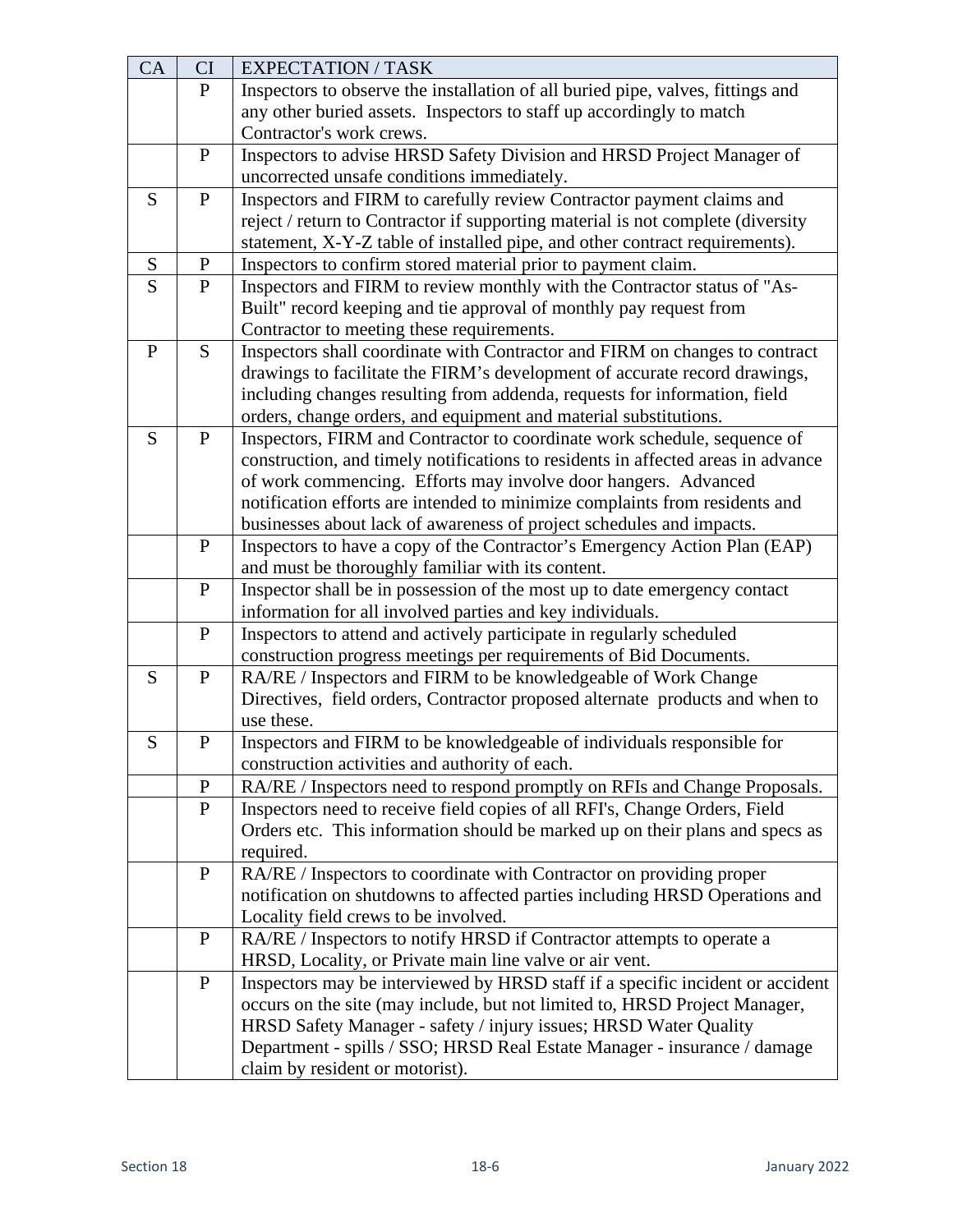| CA | CI           | <b>EXPECTATION / TASK</b>                                                            |
|----|--------------|--------------------------------------------------------------------------------------|
| S  | $\mathbf{P}$ | Inspectors to report any accidents or interruptions of existing HRSD facility        |
|    |              | operations to HRSD.                                                                  |
| S  | ${\bf P}$    | Inspectors and FIRM to request pump station keys back from Contractor /              |
|    |              | subs following Final Completion being achieved for a project involving access        |
|    |              | to a HRSD pump station.                                                              |
| S  | ${\bf P}$    | Inspectors and FIRM to be knowledgeable of definition and procedures to              |
|    |              | achieve Substantial Completion. Warranty period commences after                      |
|    |              | Substantial Completion is achieved.                                                  |
| S  | $\mathbf{P}$ | Inspectors and FIRM to be knowledge of definition and procedures to achieve          |
|    |              | Final Completion following Substantial Completion.                                   |
| S  | ${\bf P}$    | Inspectors to coordinate with Contractor on force main projects to complete          |
|    |              | condition assessment activities on HRSD assets (pipelines, valves, etc.) as          |
|    |              | required in Contract Documents.                                                      |
| S  | ${\bf P}$    | Inspectors to notify HRSD and FIRM when any previously unknown utility or            |
|    |              | obstruction that causes a vertical or horizontal change to the intended buried       |
|    |              | pipe alignment to obtain an approvable resolution. Inspector shall verify these      |
|    |              | changes are recorded on the Interim and Final Record Drawings along with             |
|    |              | the utility or obstruction that resulted in the change if the utility or obstruction |
|    |              | remains following pipe installation.                                                 |
|    | ${\bf P}$    | Inspectors to be aware of all work performed for others by the Contractor            |
|    |              | outside the limits of the project when and only if prior approval granted by         |
|    |              | HRSD's Project Manager for the Contractor to perform this work.                      |
|    | ${\bf P}$    | Inspectors to track the minimum listed required inspections related to ductile       |
|    |              | iron pipe: proper storage and handling to include checking for ovality after         |
|    |              | pipe is stored for a long period of time; interior coatings; cutting or tapping      |
|    |              | lined pipe in accordance with proper procedures in manufacturer's installation       |
|    |              | guide; proper reapplication of coatings after cutting/tapping per                    |
|    |              | manufacturer's recommendation; proper installation of restraint system or            |
|    |              | restrained joints per manufacturer's recommendations; proper cadwelding              |
|    |              | directly onto pipe to avoid damage of interior coating; and proper wire              |
|    |              | connection to bonding plates.                                                        |
|    | $\mathbf P$  | Inspectors to track the minimum listed required inspections related to PVC           |
|    |              | pipe: proper storage on and off-site to include checking for signs of UV             |
|    |              | degredation; proper handling of pipe; proper bedding and backfill in                 |
|    |              | accordance with the contract documents for PVC pipe; proper installation to          |
|    |              | include looking out for over insertion of spigot into bell, over deflection of       |
|    |              | joints beyond manufacturer recommendations, and proper fusing procedures;            |
|    |              | installation of tracer systems (such as wire, tape, balls) in accordance with the    |
|    |              | specifications; use proper tapping saddles for field taps to prevent pipe            |
|    |              | fractures; proper handling to prevent cracks; proper restraint system per            |
|    |              | manufacturer recommendations.                                                        |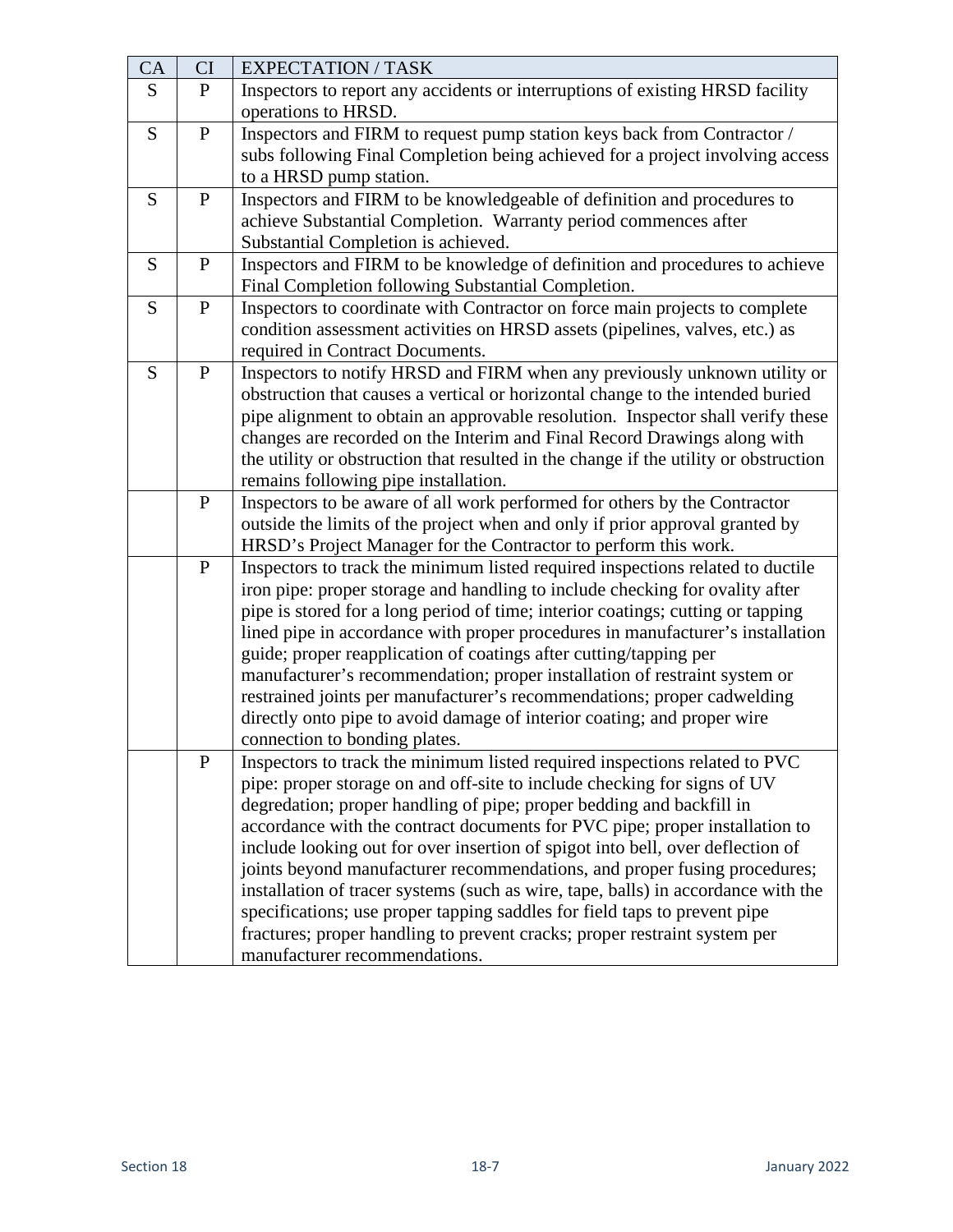| CA | CI           | <b>EXPECTATION / TASK</b>                                                                                                                              |
|----|--------------|--------------------------------------------------------------------------------------------------------------------------------------------------------|
|    | $\mathbf{P}$ | Inspectors to track the minimum listed required inspections related to HDPE                                                                            |
|    |              | pipe: proper storage and handling to include inspecting for excessive gouges                                                                           |
|    |              | in pipe; proper installation to include looking out for expansion and                                                                                  |
|    |              | contraction per manufacturer recommendations, proper fusing of pipe per                                                                                |
|    |              | manufacturer's guidelines (environment and cooling time); monitoring                                                                                   |
|    |              | (fusing) and testing is performed and recorded as recommended by the                                                                                   |
|    |              | manufacturer or specified by Contract Documents; and installation of tracer                                                                            |
|    |              | systems (such as wire, tape, balls) in accordance with the specifications.                                                                             |
|    | ${\bf P}$    | Inspectors to track the minimum listed required inspection on delivery and                                                                             |
|    |              | installation of valves: proper storage and handling of valve to include                                                                                |
|    |              | exercising the valve prior to installation to ensure operability; proper location                                                                      |
|    |              | for valve replacement/installation to include coordinating with HRSD prior to                                                                          |
|    |              | installation and coordinating with FIRM to revise HRSD valve guide; valve is                                                                           |
|    |              | one specified in Contract Documents to include verifying gear ratio and                                                                                |
|    |              | capture legible photo of nameplate on both valve and actuator (if they exist)                                                                          |
|    |              | and provide to HRSD; valve coating in tact and not damaged; operating nut or                                                                           |
|    |              | actuator if remotely controlled are in tact and not damaged; proper installation                                                                       |
|    |              | per manufacturer's guidelines and Contract Documents to include checking                                                                               |
|    |              | the valve is installed in the proper flow direction, and the valve and valve box                                                                       |
|    |              | are properly aligned (vertically plumb); confirm valve opens and closes in                                                                             |
|    |              | correct direction; and record number of turns required to open/close (perform                                                                          |
|    |              | twice).                                                                                                                                                |
|    | $\mathbf{P}$ | Inspectors to track the minimum listed required inspection for ball valves and                                                                         |
|    |              | corporation stops: inspect valves for barbs for HRSD Air Vent Verification                                                                             |
|    |              | Rod passing; install corporation stops fully opened; verify proper<br>height/clearance in air vent housing; verify alignment of ball valve; and verify |
|    |              | frame and cover set correctly for final restoration.                                                                                                   |
|    | $\mathbf{P}$ | Inspectors to use HRSD Air Vent Verification Rod and check-out / check-in                                                                              |
|    |              | procedure.                                                                                                                                             |
|    | $\, {\bf P}$ | Inspectors to track the minimum listed required inspection for check valves:                                                                           |
|    |              | confirm operation of swing arm/lever and verify proper flow direction (arrow                                                                           |
|    |              | on valve).                                                                                                                                             |
|    | $\mathbf{P}$ | Inspectors to track the minimum listed required inspection for sanitary sewer                                                                          |
|    |              | manholes: proper storage and handling of manholes to include checking                                                                                  |
|    |              | manhole is not damaged; confirm manufactured or field installed                                                                                        |
|    |              | openings/penetrations are in correct location (vertical and horizontal); inspect                                                                       |
|    |              | for proper channel and benching; inspect correct height; inspect concrete and                                                                          |
|    |              | joint material; inspect drop connections into manhole; riser ring installation                                                                         |
|    |              | for frame and cover set properly for final pavement or restoration; coatings are                                                                       |
|    |              | in tact and not damaged when applied prior to delivery; and coatings applied                                                                           |
|    |              | per manufacturer's guidelines and tested when applied on site.                                                                                         |
|    | $\mathbf{P}$ | Inspectors to track the minimum listed issues related to pipe trench:                                                                                  |
|    |              | measurement and payment in accordance with the contract requirements; use                                                                              |
|    |              | of proper trench box along with necessary steel sheeting; proper trench width                                                                          |
|    |              | for pipe installation; proper dewatering of the pipe trench; excavation for pipe                                                                       |
|    |              | bells; proper installation of trace wire and pipe warning tape during                                                                                  |
|    |              | backfilling operations; trench safety issues.                                                                                                          |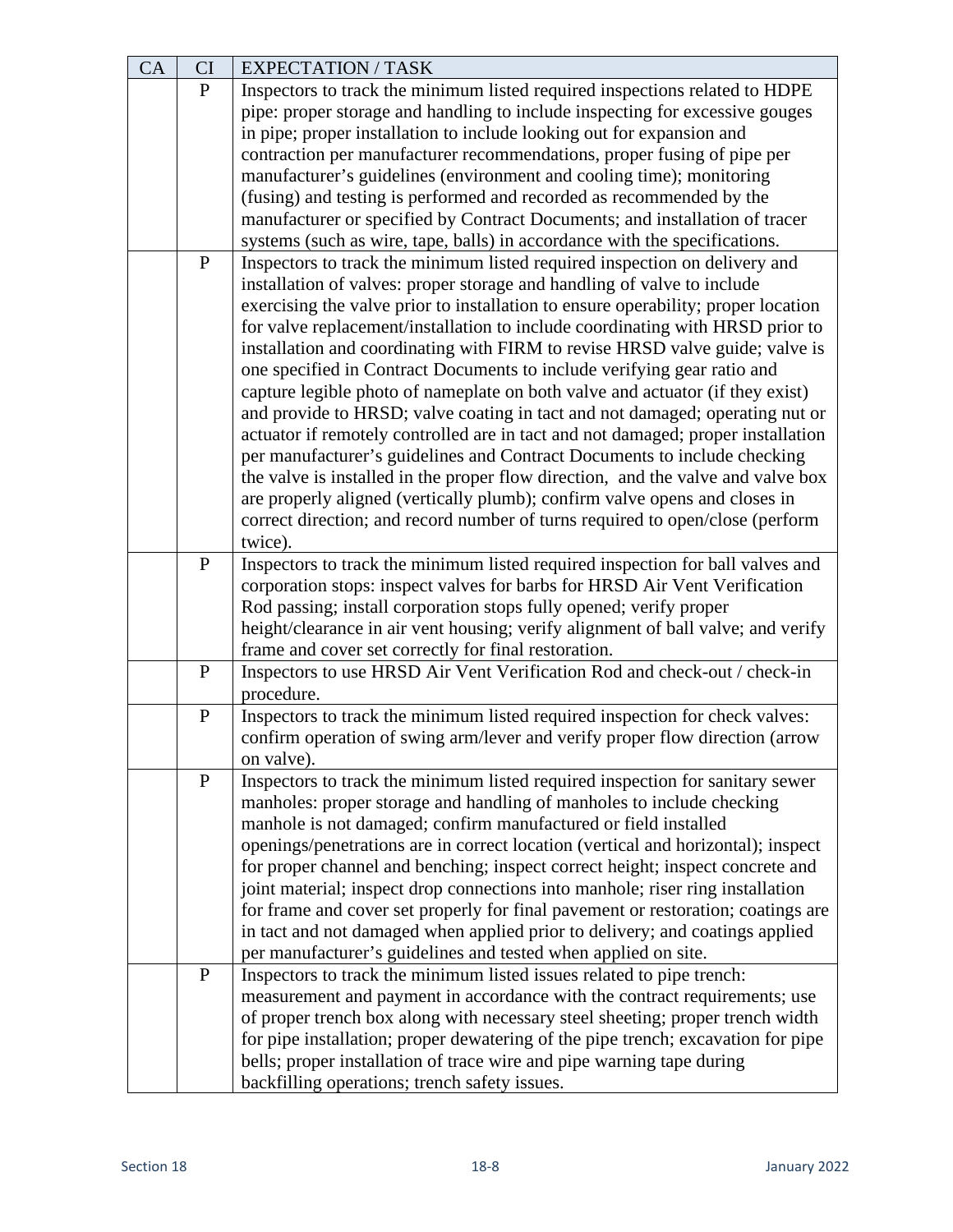| CA | CI           | <b>EXPECTATION / TASK</b>                                                          |
|----|--------------|------------------------------------------------------------------------------------|
|    | $\mathbf{P}$ | Inspectors to track the minimum listed issues related to pipe joints: Inspector    |
|    |              | shall have pocket guide for pipe installation as published by pipe                 |
|    |              | manufacturer; use feeler gage to confirm proper gasket installation; review        |
|    |              | manufacturer's "stab" joint limit marking on the pipe spigot; proper gasket        |
|    |              | lubrication practices; dispose of damaged gaskets. (feeler gauge to be             |
|    |              | documented on daily reports)                                                       |
|    | ${\bf P}$    | Inspectors to track the minimum listed required inspections for external           |
|    |              | pipeline corrosion prevention: proper wire type and insulation colors being        |
|    |              | installed per Contract Documents; bond cables properly across joints and           |
|    |              | bonding pads are factory installed prior to the application of the interior lining |
|    |              | for pipes to be bonded; proper affixing of wires to pipe to included               |
|    |              | weld/brazing is done properly to make a strong attachment (test) and not           |
|    |              | damage the pipeline interior coating; check for proper system isolation            |
|    |              | (designed CP system is providing protection for only area/assets it is designed    |
|    |              | to protect) to include verifying system is properly isolated and the isolation is  |
|    |              | working (check for electrical continuity at isolation); periodically check for     |
|    |              | electrical continuity along CP system; placement of sacrificial anodes in          |
|    |              | accordance with design and manufacturer's recommendations; verify proper           |
|    |              | installation of polyethylene encasement bags in accordance with the                |
|    |              | manufacturer recommendations; tape wrap products to be heat shrunk to fit          |
|    |              | properly; properly apply field coatings to steel pipe field welds for HDD in       |
|    |              | accordance with the manufacturer's recommendations; and pipeline                   |
|    |              | appurtenances are properly protected from external corrosion to include            |
|    |              | verifying what, if any, corrosion protection should be applied to the              |
|    |              | appurtenances and fasteners                                                        |
|    | $\mathbf{P}$ | Inspectors to track the minimum listed required inspections for internal           |
|    |              | pipeline corrosion prevention: blisters or spalled areas are not present; proper   |
|    |              | handling of pipe; proper cutting or tapping of lined pipe in accordance with       |
|    |              | manufacturer's recommendation, Contract Documents and approved by                  |
|    |              | HRSD; field applied repair coatings are in accordance with manufacturer's          |
|    |              | recommendations for applicability, temperature, environment, cure time and         |
|    |              | surface preparation.                                                               |

# F. Tie-In, Shutdown and Diversion Procedures

| CA             | CI | <b>EXPECTATION / TASK</b>                                                   |
|----------------|----|-----------------------------------------------------------------------------|
| $\overline{S}$ | P  | RA/RE, Inspectors, and FIRM to review / approve Contractor shutdown /       |
|                |    | diversion plan / tie-in plan for constructability. Issues for postponing a  |
|                |    | planned event include Contractor not having adequate time or resources to   |
|                |    | accomplish what has been submitted; and Contractor not complying fully with |
|                |    | the pre tie-in check list and not ready to accomplish tie-in.               |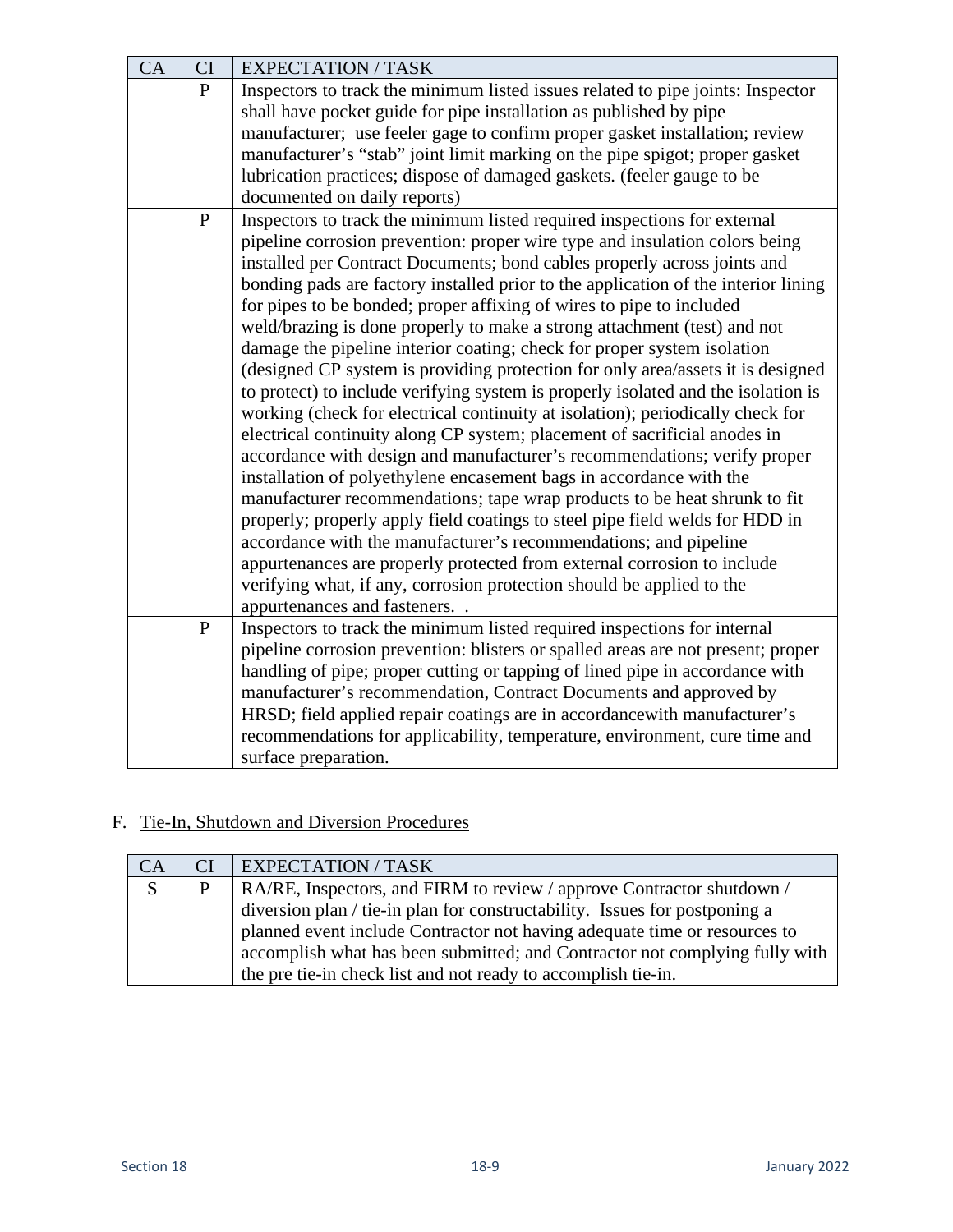| CA | CI           | <b>EXPECTATION / TASK</b>                                                        |
|----|--------------|----------------------------------------------------------------------------------|
| S  | P            | Inspectors and FIRM to review the "point of no return" for a planned tie-in      |
|    |              | and engage the Contractor, HRSD, and Locality in a recommendation to             |
|    |              | postpone / cancel tie-in if necessary. These conditions may be related to        |
|    |              | changed field conditions, changed weather conditions, excessive flows to         |
|    |              | handle, Contractor behind planned sequence of events schedule, or                |
|    |              | malfunctioning equipment.                                                        |
|    | $\mathbf{P}$ | Inspectors to verify proper clear space is maintained under each assembled       |
|    |              | pipe joint for checking bolts and being able to observe leaks at all pipe joints |
|    |              | and fittings not hydrostatically tested.                                         |
|    | P            | Inspectors to visually observe and check assembled pipe sections for proper      |
|    |              | assembly, tightened bolts, and thrust restraint.                                 |
|    | $\mathbf{P}$ | Inspectors to verify proper remedy for any leaks noted from visual               |
|    |              | observations under line pressure.                                                |
| S  | P            | Inspector and FIRM to collect measurements, sketches, and photographs, and       |
|    |              | review X, Y, Z coordinates collected by Contractor for assembled pipe in the     |
|    |              | tie-in area.                                                                     |

### G. Line Stop Procedures

| CA | CI | <b>EXPECTATION / TASK</b>                                                  |
|----|----|----------------------------------------------------------------------------|
| S  | P  | RA/RE, Inspectors, and FIRM to review and approve Contractor's Line Stop   |
|    |    | Plan for implementation and contingencies.                                 |
|    | P  | Inspectors to verify Contractor is using the most recent version of HRSD's |
|    |    | Line Stop Checklist from HRSD Design and Construction Standards, latest    |
|    |    | edition.                                                                   |

# H. Trenchless Crossing Procedures

| CA | CI | <b>EXPECTATION / TASK</b>                                                   |
|----|----|-----------------------------------------------------------------------------|
| S  | P  | RA/RE, Inspectors, and FIRM to review and approve Contractor's trenchless   |
|    |    | crossing plan for constructability and contingencies.                       |
|    | P  | Inspectors to confirm Contractor is using the most recent version of HRSD's |
|    |    | Trenchless Crossing Checklist from HRSD Design and Construction             |
|    |    | Standards, latest edition.                                                  |
|    | D  | Inspectors to monitor potential settlement and void formation in areas of   |
|    |    | casing and entry/exit pits.                                                 |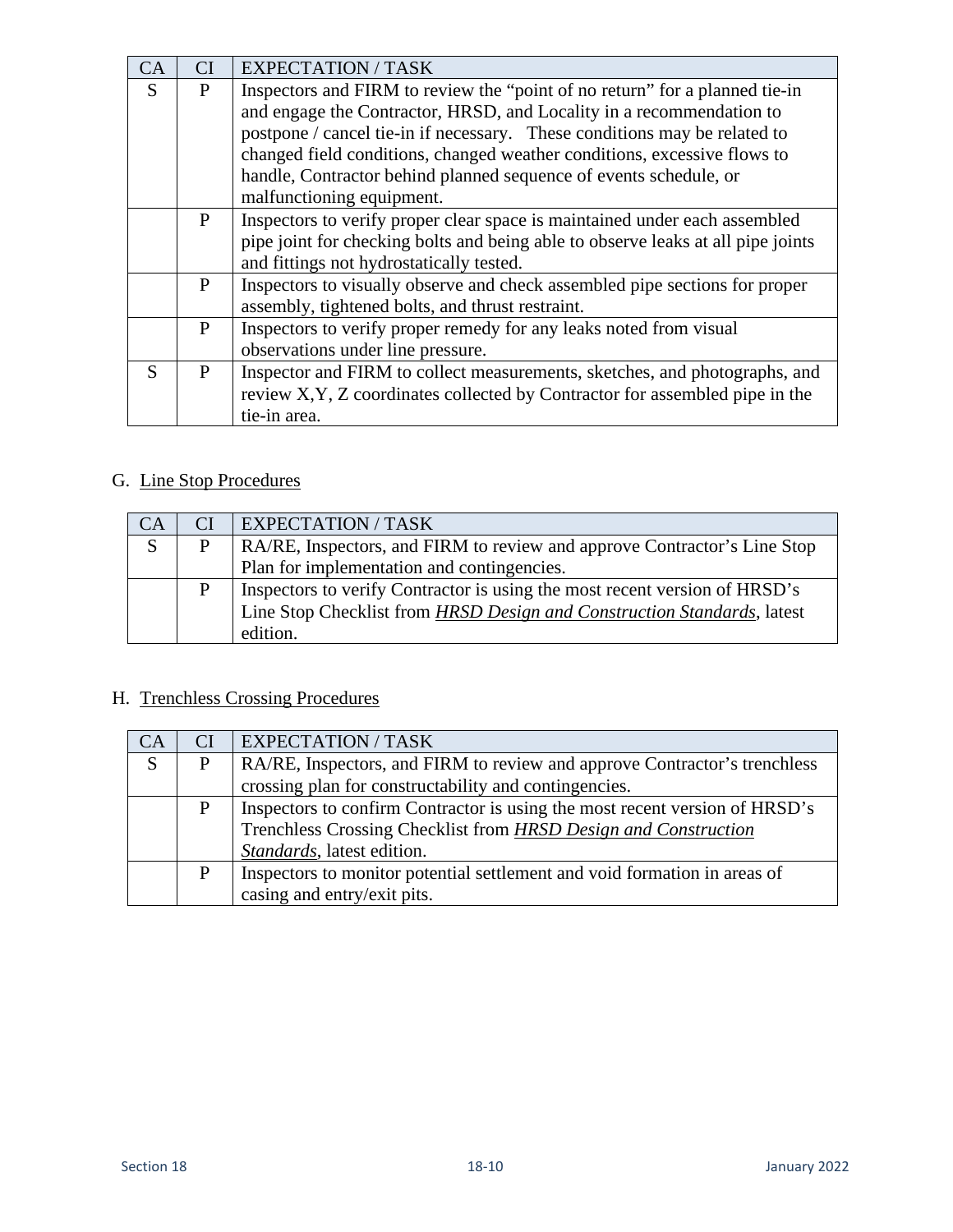| CA |   | <b>EXPECTATION / TASK</b>                                                     |
|----|---|-------------------------------------------------------------------------------|
| S  | P | Inspectors and FIRM to track the minimum listed requirements related to bore  |
|    |   | and jacked casing installation: proper horizontal and vertical alignment;     |
|    |   | monitor for settlement by visual inspection; conduct pre $\&$ post ground     |
|    |   | penetrating radar (GPR) measurements for voids; upon digging pits, verify     |
|    |   | soil and groundwater conditions in the geotechnical report and identify       |
|    |   | potential issues; if conditions are extreme reconsider method of trenchless   |
|    |   | crossing; conduct soil stabilization prior to work; review Contractors method |
|    |   | of sealing ends; determine how to handle unknowns as undocumented             |
|    |   | obstructions prior to beginning work; determine exactly where end of casing,  |
|    |   | if unsuccessfully completed.                                                  |

### I. Damage Assessment and Claims Procedures

| CA | СI | <b>EXPECTATION / TASK</b>                                                                                                                                  |
|----|----|------------------------------------------------------------------------------------------------------------------------------------------------------------|
| S  | P  | Inspectors and FIRM to coordinate with Contractor to include an agenda item<br>at each construction progress meeting related to damage claims and resident |
|    |    | complaints.                                                                                                                                                |
| S  | P  | Inspectors and FIRM to notify and compile information to report of any                                                                                     |
|    |    | accidents or resident/business report of damages.                                                                                                          |
| S  | P  | Inspectors and FIRM to notify HRSD Project Manager of any damage                                                                                           |
|    |    | reported by residents, property owners or the traveling public.                                                                                            |

# J. Training

| CA | <b>CI</b>    | <b>EXPECTATION / TASK</b>                                                      |
|----|--------------|--------------------------------------------------------------------------------|
|    | P            | Inspectors to be trained for confined space entry and OSHA Standard 29 CFR     |
|    |              | Part 1926 Safety & Health Regulations for Construction, Sub-parts A thru Z.    |
|    |              | Confined space entry OSHA 29 CFR 1910.146 $(g)(4)$ and OSHA 10-hour            |
|    |              | Construction Safety & Health.                                                  |
|    | P            | Inspectors to complete training on VDOT Basic Work Zone Traffic Control.       |
|    | $\mathbf{P}$ | Inspectors to be knowledge of and in compliance with regulatory and HRSD       |
|    |              | procedures for asbestos handling and disposal.                                 |
|    | P            | NACE Level 2 certification required for all inspectors overseeing coatings and |
|    |              | lining related work.                                                           |
|    | P            | Inspectors to have both NASSCO ITCP for CIPP and Manhole Rehabilitation        |
|    |              | project work.                                                                  |
|    | P            | Inspectors to be familiar with and in compliance with HRSD Hot Work Permit     |
|    |              | requirements.                                                                  |
| S  | $\mathbf{P}$ | Inspectors and FIRM to be trained on and proficient with HRSD's Unifier        |
|    |              | (Unifier) Enterprise Project Management System and the Enterprise Resource     |
|    |              | Planning (ERP) System.                                                         |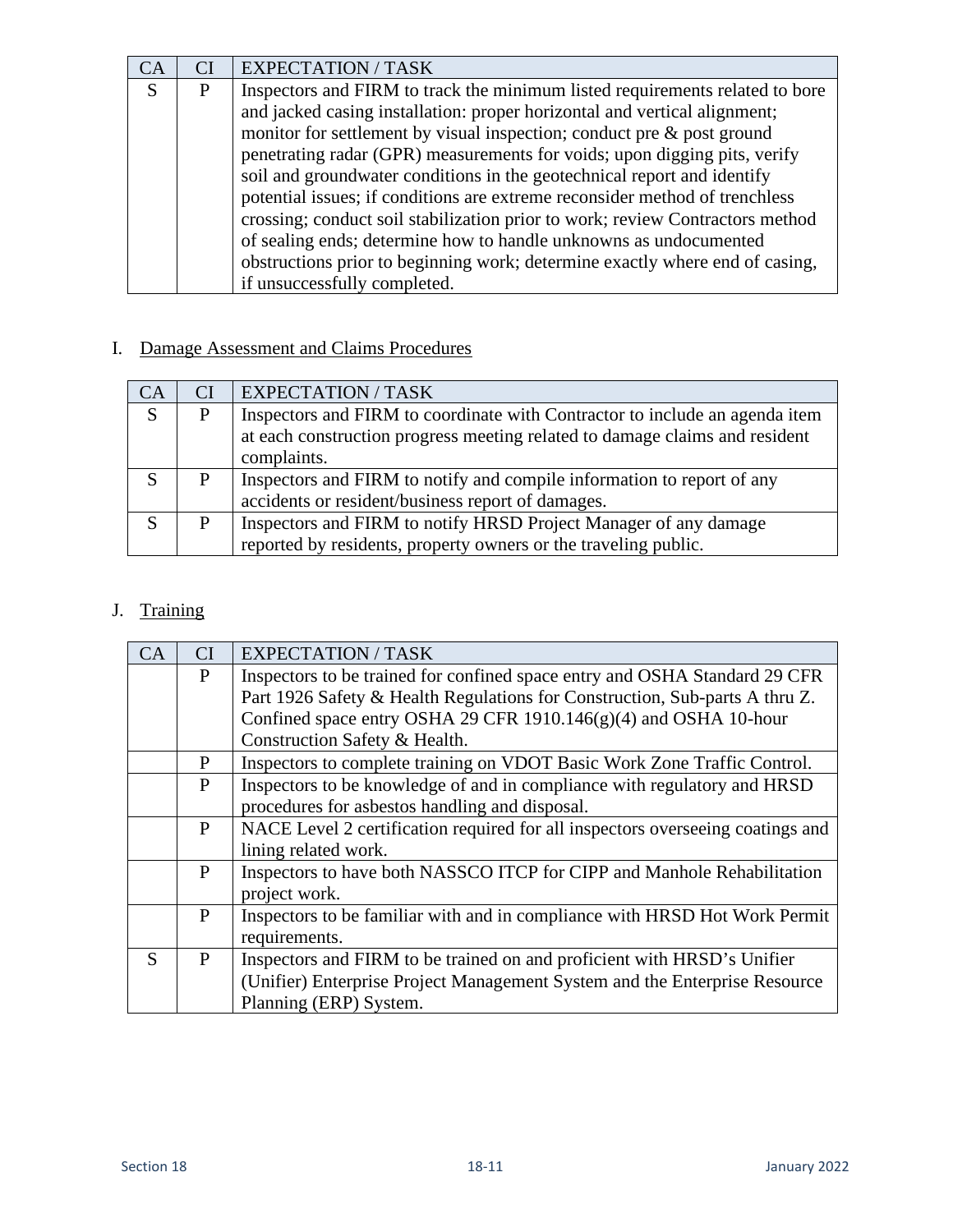#### K. Record Keeping

| CA           | CI           | <b>EXPECTATION / TASK</b>                                                                                                                               |
|--------------|--------------|---------------------------------------------------------------------------------------------------------------------------------------------------------|
| $\mathbf{P}$ | S            | FIRM and Inspectors to maintain complete set of project files at the job site as                                                                        |
|              |              | required (or full access to digital files), and provide this set of project files to                                                                    |
|              |              | HRSD at the completion of the project.                                                                                                                  |
|              | ${\bf P}$    | Inspectors to prepare daily report including activities and completed tasks;                                                                            |
|              |              | difficulties; controversial issues involving questionable items or disputes;                                                                            |
|              |              | deficiencies and violations; instructions given and received; progress and                                                                              |
|              |              | delays including actions taken or contemplated to minimize delays; equipment                                                                            |
|              |              | in use by Contractor; materials and equipment delivered for installation;                                                                               |
|              |              | photographic documentation of the work; and spare parts provided by the<br>Contractor or Vendors.                                                       |
|              | ${\bf P}$    | Inspectors to maintain daily records, photographs, temporary valve guides,                                                                              |
|              |              | drawing markups to compare to Contractor records for dispute resolution.                                                                                |
|              |              | These records to be incorporated into the HRSD Unifier Project Management                                                                               |
|              |              | System.                                                                                                                                                 |
|              | $\mathbf P$  | Inspectors to capture sufficient photographs of utility crossings, fittings                                                                             |
|              |              | installed with GPS digital camera where appropriate.                                                                                                    |
| P            | S            | FIRM, RA/RE, and Inspectors to include detailed information on monthly                                                                                  |
|              |              | status report that accompanies Engineer's payment request on the activities                                                                             |
|              |              | anticipated in the next 30 days. In particular, field activities that involve                                                                           |
|              |              | HRSD Operations staff assistance.                                                                                                                       |
| S            | $\mathbf P$  | Inspectors and FIRM to confirm Contractor is collecting X, Y, Z field                                                                                   |
|              |              | information where required per HRSD Design and Construction Standards                                                                                   |
|              |              | and in accordance with the Bid Documents.                                                                                                               |
|              | $\mathbf P$  | Inspectors to confirm turns open and close for new valves being installed and                                                                           |
| S            | ${\bf P}$    | verify information correctly input on the Interim and Final Valve Guides.<br>Inspectors and FIRM to record the serial numbers on all new valves and the |
|              |              | actuators for inclusion on records transmitted to HRSD for each valve                                                                                   |
|              |              | location.                                                                                                                                               |
|              | ${\bf P}$    | Inspectors shall take required measurements and document these. Examples                                                                                |
|              |              | include location of building service connection tee-wye, end of service                                                                                 |
|              |              | connection piping, location of valves and fittings, location of utility crossings.                                                                      |
|              | ${\bf P}$    | Inspectors shall prepare sketches to include pertinent buried items, end of                                                                             |
|              |              | service connections, utility crossings, other items that will be buried, and all                                                                        |
|              |              | ties taken.                                                                                                                                             |
|              | $\mathbf{P}$ | Inspectors shall take required swing ties to include measurements to two or                                                                             |
|              |              | more permanent structures.                                                                                                                              |
| S            | ${\bf P}$    | Inspectors and FIRM to observe on going work by the Contractor for                                                                                      |
|              |              | compliance with the construction plans and specifications with emphasis on                                                                              |
|              |              | critical construction activities such as placement of reinforcing steel and                                                                             |
|              |              | concrete, items being covered up or embedded, pipe laying and testing,                                                                                  |
|              |              | equipment placement and testing, etc.                                                                                                                   |
| S            | $\mathbf{P}$ | RA/RE, Inspectors, and FIRM to prepare and distribute the Substantial                                                                                   |
|              |              | Completion punch list and the Final Completion punch list to Contractor and<br>other parties.                                                           |
|              |              |                                                                                                                                                         |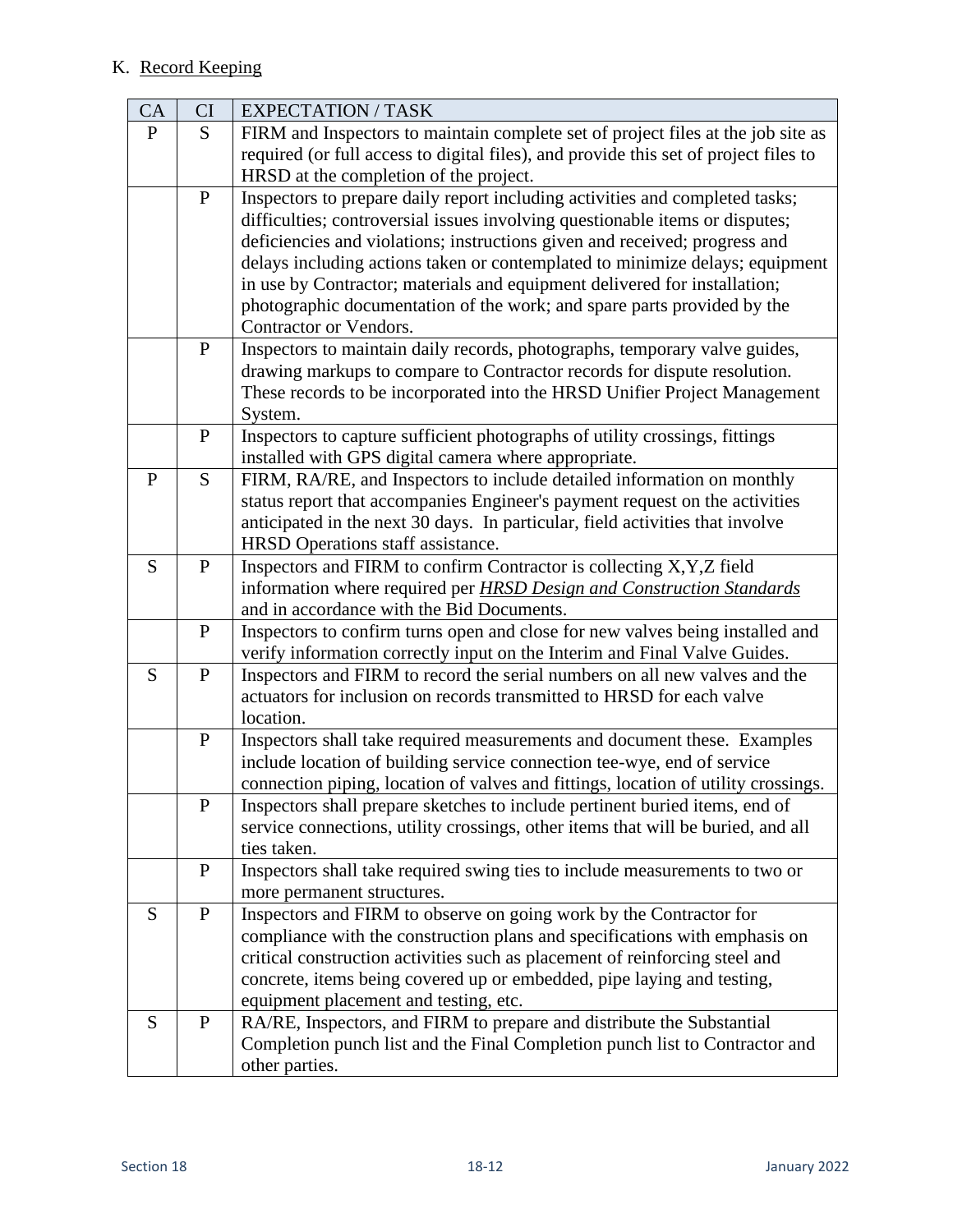| <b>CA</b> | <b>EXPECTATION / TASK</b>                                                     |
|-----------|-------------------------------------------------------------------------------|
|           | Inspectors to document any concerns or plan deviations raised by HRSD         |
|           | Operations staff visiting the construction site and discuss with HRSD Project |
|           | Manager for resolve.                                                          |

### L. Staffing

| <b>CA</b>      | CI | EXPECTATION / TASK                                                           |
|----------------|----|------------------------------------------------------------------------------|
| $\overline{P}$ | S  | FIRM to provide proper inspection coverage for multiple construction crews   |
|                |    | where work can be covered up quickly as with buried pipe installation and    |
|                |    | coatings / linings preparation work.                                         |
| D              | S  | FIRM to provide proper inspection coverage during tie-ins and 24/7 critical  |
|                |    | construction activity periods. Contingency planning for backup personnel for |
|                |    | exhaustive work schedule and planned or unplanned leave.                     |

### M. Verification

| CA | CI           | <b>EXPECTATION / TASK</b>                                                                                                                                                                                                                                                                                                                            |
|----|--------------|------------------------------------------------------------------------------------------------------------------------------------------------------------------------------------------------------------------------------------------------------------------------------------------------------------------------------------------------------|
|    | $\mathbf P$  | Inspectors to verify proper storage and protection of materials and equipment.                                                                                                                                                                                                                                                                       |
|    | ${\bf P}$    | Inspectors to verify Contractor stays within permitted easement limits (does<br>not enter onto private property without acquiring easement) and does not park<br>in unauthorized areas. Inspectors to immediately notify HRSD Project<br>Manager if Contractor is not in compliance.                                                                 |
| S  | $\mathbf{P}$ | Inspectors and FIRM to verify traffic maintenance plan consistent with bid<br>documents and jurisdictional approved permit and notify HRSD Project<br>Manager and Contractor if Contractor is not in compliance.                                                                                                                                     |
| S  | $\mathbf{P}$ | Inspectors and FIRM to verify Contractor's efforts are meeting all<br>environmental/erosion control requirements in the Bid Documents. Inspectors<br>to notify HRSD Project Manager if Contractor is not in compliance.                                                                                                                              |
|    | $\mathbf{P}$ | Inspectors to verify proper setup by Contractor and procedures are followed<br>for hydrostatic testing of new pipelines. Inspectors to notify Contractor of<br>missed steps that will delay the planned test.                                                                                                                                        |
|    | $\mathbf{P}$ | Inspectors to verify proper setup by Contractor and procedures followed for<br>soil density testing as required for installation of new buried pipelines.                                                                                                                                                                                            |
|    | $\mathbf{P}$ | Inspectors to verify pipe (gravity and force main) installed on proper grade to<br>avoid sags or unplanned high point in the pipe. Inspectors to notify<br>Contractor and HRSD Project Manager of any installation that deviates from<br>Bid Documents or approved Work Directives / Change Orders.                                                  |
|    | $\mathbf{P}$ | Inspectors to verify pipe handling procedures for each pipe material being<br>used. Use of a forklift without padded forks (insert fork into fitting) is not<br>allowed for handling fittings to protect inside linings nor chains allowed for<br>lifting pipe or fittings with exterior coatings that may be damaged as a result<br>of this action. |
|    | ${\bf P}$    | Inspectors to verify other testing to witness and record information including<br>vacuum testing of manholes, concrete cylinder/strength, concrete air<br>entrainment, concrete slump.                                                                                                                                                               |